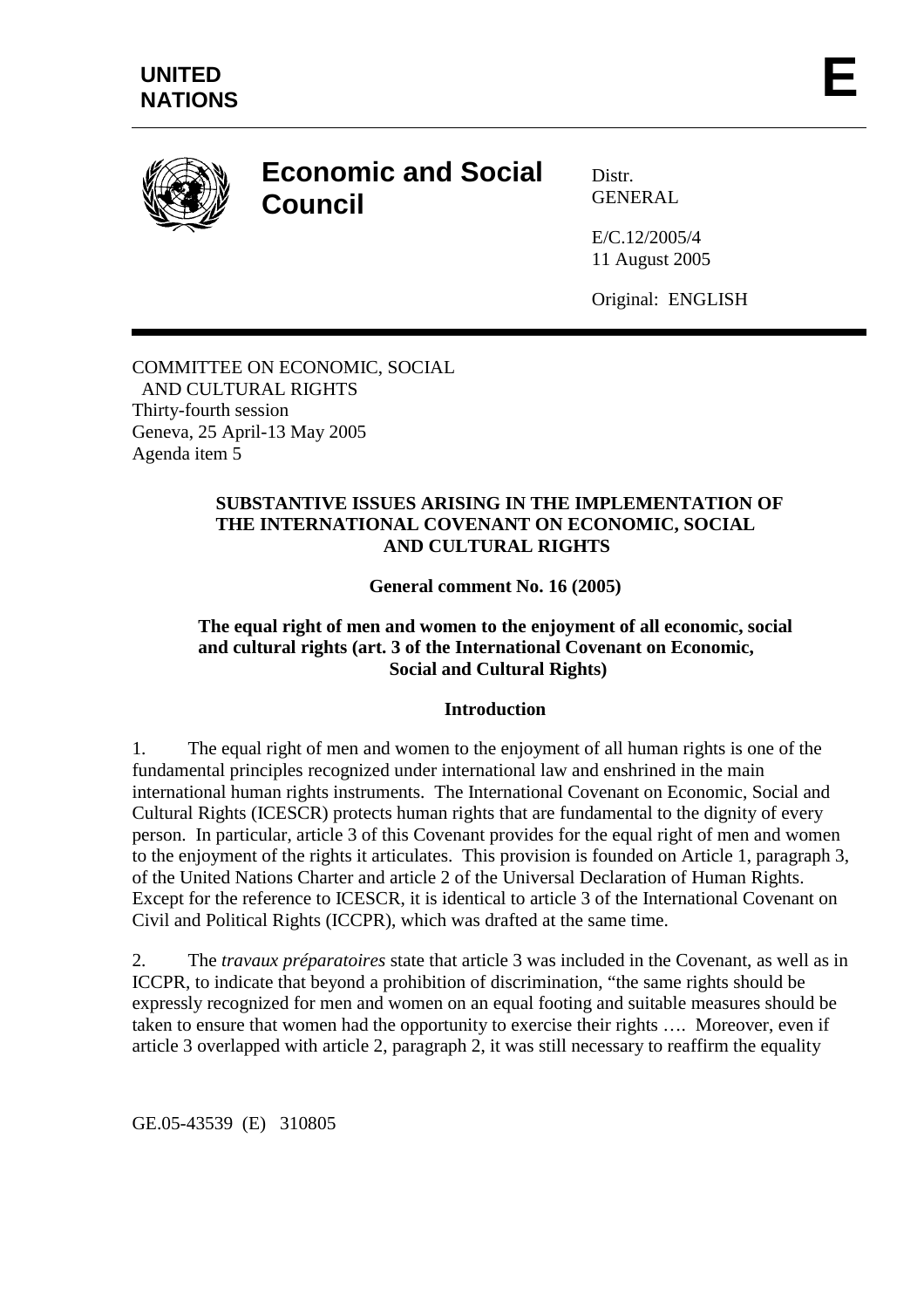rights between men and women. That fundamental principle, which was enshrined in the Charter of the United Nations, must be constantly emphasized, especially as there were still many prejudices preventing its full application".<sup>1</sup> Unlike article 26 of ICCPR, articles 3 and 2, paragraph 2, of ICESCR are not stand-alone provisions, but should be read in conjunction with each specific right guaranteed under part III of the Covenant.

3. Article 2, paragraph 2, of ICESCR provides for a guarantee of non-discrimination on the basis of sex among other grounds. This provision, and the guarantee of equal enjoyment of rights by men and women in article 3, are integrally related and mutually reinforcing. Moreover, the elimination of discrimination is fundamental to the enjoyment of economic, social and cultural rights on a basis of equality.

4. The Committee on Economic, Social and Cultural Rights (CESCR) has taken particular note of factors negatively affecting the equal right of men and women to the enjoyment of economic, social and cultural rights in many of its general comments, including those on the right to adequate housing,<sup>2</sup> the right to adequate food,<sup>3</sup> the right to education,<sup>4</sup> the right to the highest attainable standard of health,<sup>5</sup> and the right to water.<sup>6</sup> The Committee also routinely requests information on the equal enjoyment by men and women of the rights guaranteed under the Covenant in its list of issues in relation to States parties' reports and during its dialogue with States parties.

5. Women are often denied equal enjoyment of their human rights, in particular by virtue of the lesser status ascribed to them by tradition and custom, or as a result of overt or covert discrimination. Many women experience distinct forms of discrimination due to the intersection of sex with such factors as race, colour, language, religion, political and other opinion, national or social origin, property, birth, or other status, such as age, ethnicity, disability, marital, refugee or migrant status, resulting in compounded disadvantage.**<sup>7</sup>**

# **I. CONCEPTUAL FRAMEWORK**

# **A. Equality**

6. The essence of article 3 of ICESCR is that the rights set forth in the Covenant are to be enjoyed by men and women on a basis of equality, a concept that carries substantive meaning. While expressions of formal equality may be found in constitutional provisions, legislation and policies of Governments, article 3 also mandates the equal enjoyment of the rights in the Covenant for men and women in practice.

7. The enjoyment of human rights on the basis of equality between men and women must be understood comprehensively. Guarantees of non-discrimination and equality in international human rights treaties mandate both de facto and de jure equality. De jure (or formal) equality and de facto (or substantive) equality are different but interconnected concepts. Formal equality assumes that equality is achieved if a law or policy treats men and women in a neutral manner. Substantive equality is concerned, in addition, with the effects of laws, policies and practices and with ensuring that they do not maintain, but rather alleviate, the inherent disadvantage that particular groups experience.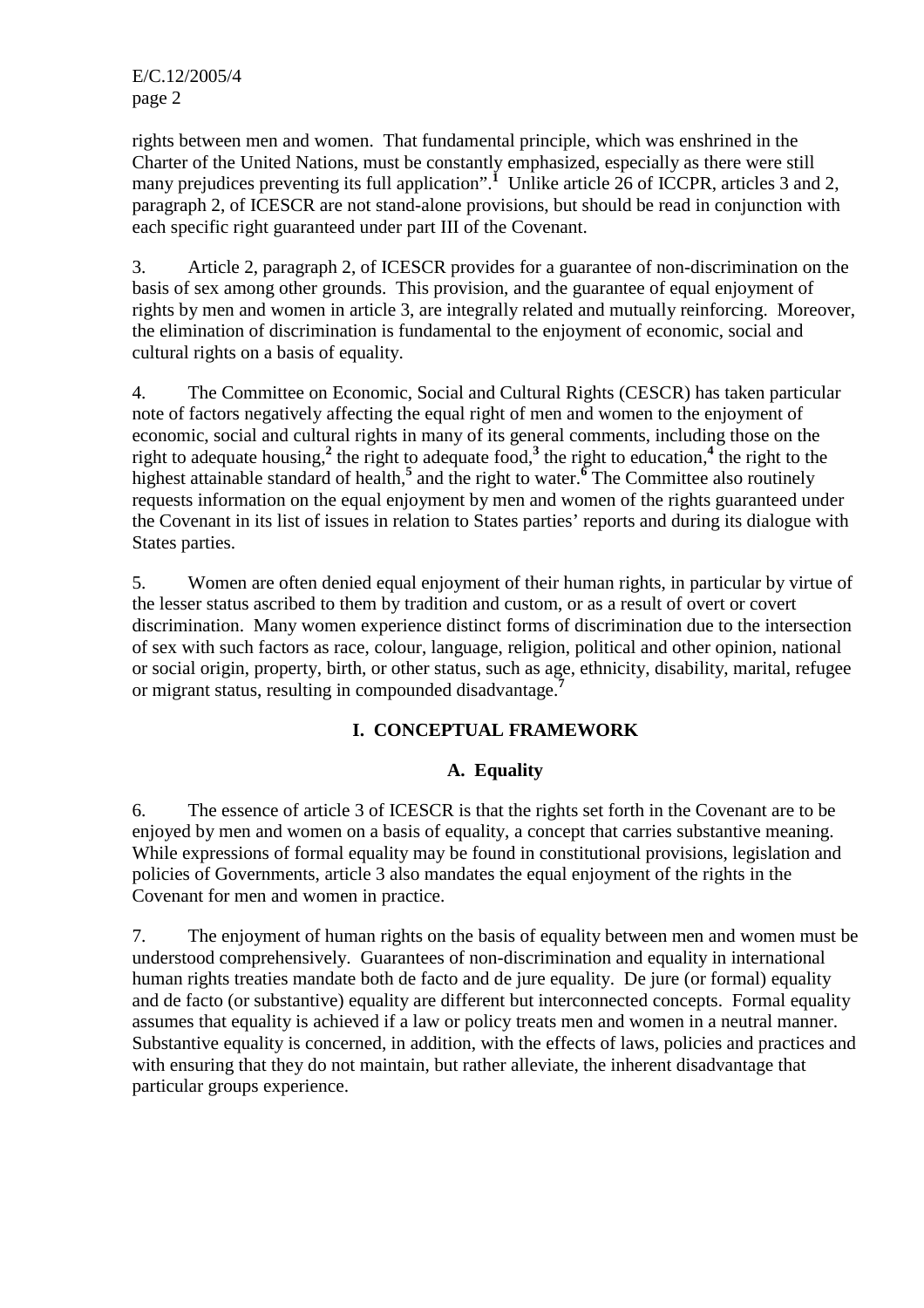8. Substantive equality for men and women will not be achieved simply through the enactment of laws or the adoption of policies that are, prima facie, gender-neutral. In implementing article 3, States parties should take into account that such laws, policies and practice can fail to address or even perpetuate inequality between men and women because they do not take account of existing economic, social and cultural inequalities**,** particularly those experienced by women.

9. According to article 3, States parties must respect the principle of equality in and before the law. The principle of equality in the law must be respected by the legislature when adopting laws, by ensuring that those laws further equal enjoyment of economic, social and cultural rights by men and women. The principle of equality before the law must be respected by administrative agencies, and courts and tribunals, and implies that those authorities must apply the law equally to men and women.

## **B. Non-discrimination**

10. The principle of non-discrimination is the corollary of the principle of equality. Subject to what is stated in paragraph 15 below on temporary special measures, it prohibits differential treatment of a person or group of persons based on his/her or their particular status or situation, such as race, colour, sex, language, religion, political and other opinion, national or social origin, property, birth, or other status, such as age, ethnicity, disability, marital, refugee or migrant status.

11. Discrimination against women is "any distinction, exclusion or restriction made on the basis of sex which has the effect or purpose of impairing or nullifying the recognition, enjoyment or exercise by women, irrespective of their marital status, on a basis of equality of men and women, of human rights and fundamental freedoms in the political, economic, social, cultural, civil or any other field".**<sup>8</sup>** Discrimination on the basis of sex may be based on the differential treatment of women because of their biology, such as refusal to hire women because they could become pregnant; or stereotypical assumptions, such as tracking women into low-level jobs on the assumption that they are unwilling to commit as much time to their work as men.

12. Direct discrimination occurs when a difference in treatment relies directly and explicitly on distinctions based exclusively on sex and characteristics of men or of women, which cannot be justified objectively.

13. Indirect discrimination occurs when a law, policy or programme does not appear to be discriminatory, but has a discriminatory effect when implemented. This can occur, for example, when women are disadvantaged compared to men with respect to the enjoyment of a particular opportunity or benefit due to pre-existing inequalities. Applying a gender-neutral law may leave the existing inequality in place, or exacerbate it.

14. Gender affects the equal right of men and women to the enjoyment of their rights. Gender refers to cultural expectations and assumptions about the behaviour, attitudes, personality traits, and physical and intellectual capacities of men and women, based solely on their identity as men or women. Gender-based assumptions and expectations generally place women at a disadvantage with respect to substantive enjoyment of rights, such as freedom to act and to be recognized as autonomous, fully capable adults, to participate fully in economic, social and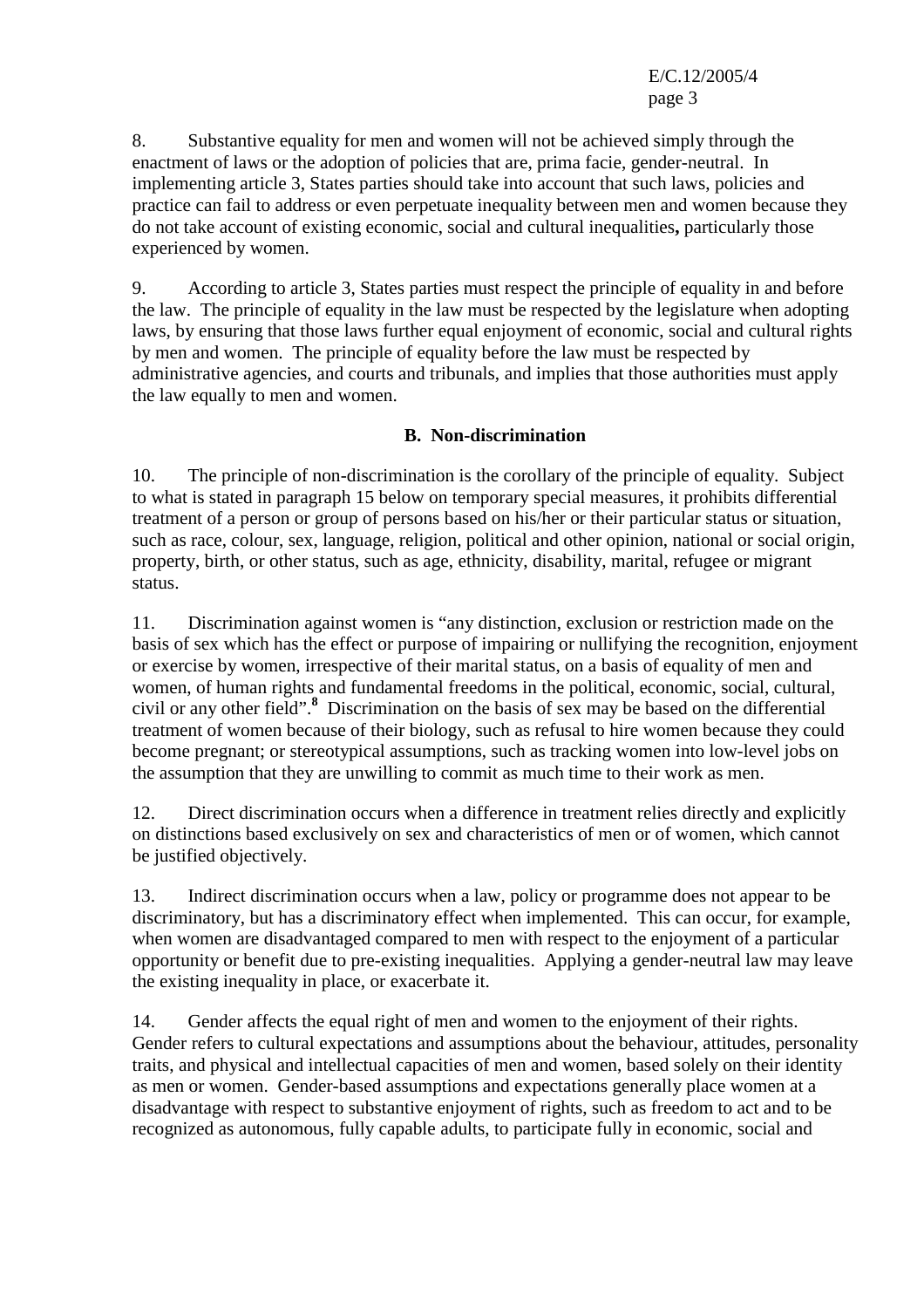political development, and to make decisions concerning their circumstances and conditions. Gender-based assumptions about economic, social and cultural roles preclude the sharing of responsibility between men and women in all spheres that is necessary to equality.

#### **C. Temporary special measures**

15. The principles of equality and non-discrimination, by themselves, are not always sufficient to guarantee true equality. Temporary special measures may sometimes be needed in order to bring disadvantaged or marginalized persons or groups of persons to the same substantive level as others. Temporary special measures aim at realizing not only de jure or formal equality, but also de facto or substantive equality for men and women. However, the application of the principle of equality will sometimes require that States parties take measures in favour of women in order to attenuate or suppress conditions that perpetuate discrimination. As long as these measures are necessary to redress de facto discrimination and are terminated when de facto equality is achieved, such differentiation is legitimate.<sup>9</sup>

## **II. STATES PARTIES' OBLIGATIONS**

## **A. General legal obligations**

16. The equal right of men and women to the enjoyment of economic, social and cultural rights is a mandatory and immediate obligation of States parties.**<sup>10</sup>**

17. The equal right of men and women to the enjoyment of economic, social and cultural rights, like all human rights, imposes three levels of obligations on States parties - the obligation to respect, to protect and to fulfil. The obligation to fulfil further contains duties to provide, promote and facilitate.<sup>11</sup> Article 3 sets a non-derogable standard for compliance with the obligations of States parties as set out in articles 6 through 15 of ICESCR.

# **B. Specific legal obligations**

## **1. Obligation to respect**

18. The obligation to respect requires States parties to refrain from discriminatory actions that directly or indirectly result in the denial of the equal right of men and women to their enjoyment of economic, social and cultural rights. Respecting the right obliges States parties not to adopt, and to repeal laws and rescind, policies, administrative measures and programmes that do not conform with the right protected by article 3. In particular, it is incumbent upon States parties to take into account the effect of apparently gender-neutral laws, policies and programmes and to consider whether they could result in a negative impact on the ability of men and women to enjoy their human rights on a basis of equality.

## **2. Obligation to protect**

19. The obligation to protect requires States parties to take steps aimed directly at the elimination of prejudices, customary and all other practices that perpetuate the notion of inferiority or superiority of either of the sexes, and stereotyped roles for men and women. States parties' obligation to protect under article 3 of ICESCR includes, inter alia, the respect and adoption of constitutional and legislative provisions on the equal right of men and women to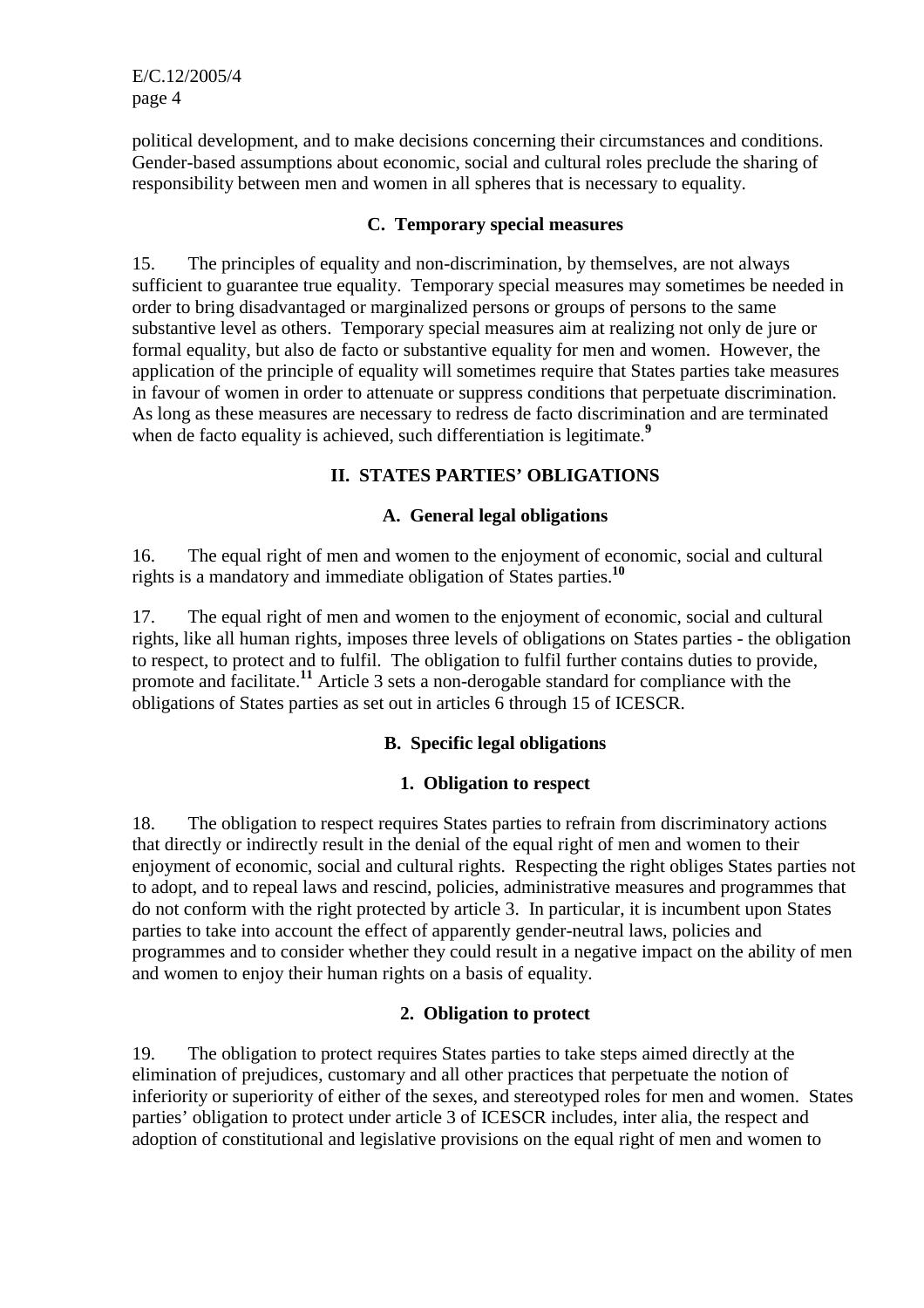enjoy all human rights and the prohibition of discrimination of any kind; the adoption of legislation to eliminate discrimination and to prevent third parties from interfering directly or indirectly with the enjoyment of this right; the adoption of administrative measures and programmes, as well as the establishment of public institutions, agencies and programmes to protect women against discrimination.

20. States parties have an obligation to monitor and regulate the conduct of non-State actors to ensure that they do not violate the equal right of men and women to enjoy economic, social and cultural rights. This obligation applies, for example, in cases where public services have been partially or fully privatized.

## **3. Obligation to fulfil**

21. The obligation to fulfil requires States parties to take steps to ensure that in practice, men and women enjoy their economic, social and cultural rights on a basis of equality. Such steps should include:

- − To make available and accessible appropriate remedies, such as compensation, reparation, restitution, rehabilitation, guarantees of non-repetition, declarations, public apologies, educational programmes and prevention programmes;
- − To establish appropriate venues for redress such as courts and tribunals or administrative mechanisms that are accessible to all on the basis of equality, including the poorest and most disadvantaged and marginalized men and women;
- − To develop monitoring mechanisms to ensure that the implementation of laws and policies aimed at promoting the equal enjoyment of economic, social and cultural rights by men and women do not have unintended adverse effects on disadvantaged or marginalized individuals or groups, particularly women and girls;
- − To design and implement policies and programmes to give long-term effect to the economic, social and cultural rights of both men and women on the basis of equality. These may include the adoption of temporary special measures to accelerate women's equal enjoyment of their rights, gender audits, and gender-specific allocation of resources;
- − To conduct human rights education and training programmes for judges and public officials;
- − To conduct awareness-raising and training programmes on equality for workers involved in the realization of economic, social and cultural rights at the grass-roots level;
- To integrate, in formal and non-formal education, the principle of the equal right of men and women to the enjoyment of economic, social and cultural rights, and to promote equal participation of men and women, boys and girls, in schools and other education programmes;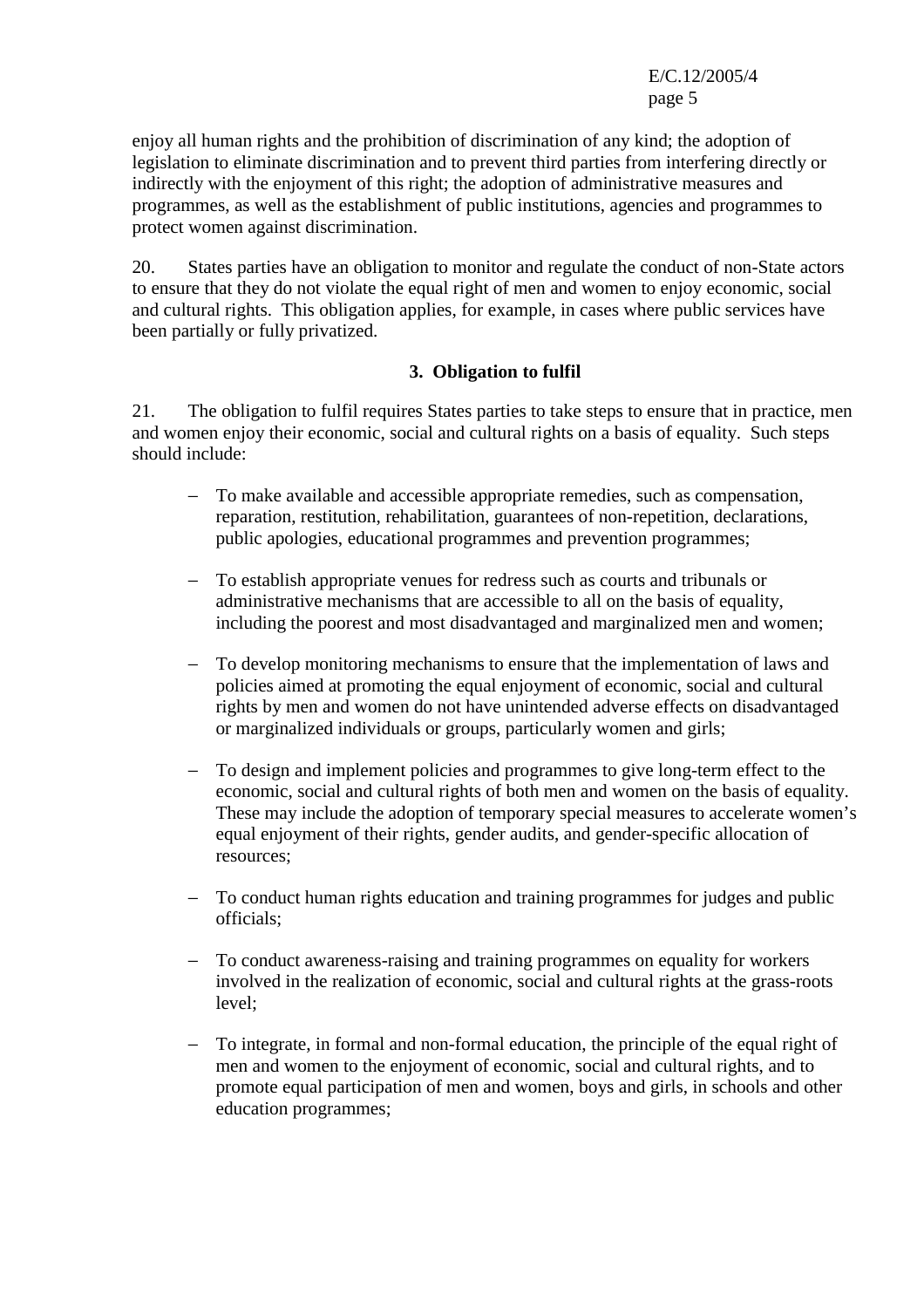- − To promote equal representation of men and women in public office and decision-making bodies;
- − To promote equal participation of men and women in development planning, decision-making and in the benefits of development and all programmes related to the realization of economic, social and cultural rights.

## **C. Specific examples of States parties' obligations**

22. Article 3 is a cross-cutting obligation and applies to all the rights contained in articles 6 to 15 of the Covenant. It requires addressing gender-based social and cultural prejudices, providing for equality in the allocation of resources, and promoting the sharing of responsibilities in the family, community and public life. The examples provided in the following paragraphs may be taken as guidance on the ways in which article 3 applies to other rights in the Covenant, but are not intended to be exhaustive.

23. Article 6, paragraph 1, of the Covenant requires States parties to safeguard the right of everyone to the opportunity to gain a living by work which is freely chosen or accepted and to take the necessary steps to achieve the full realization of this right. Implementing article 3, in relation to article 6, requires inter alia, that in law and in practice, men and women have equal access to jobs at all levels and all occupations and that vocational training and guidance programmes, in both the public and private sectors, provide men and women with the skills, information and knowledge necessary for them to benefit equally from the right to work.

24. Article 7 (a) of the Covenant requires States parties to recognize the right of everyone to enjoy just and favourable conditions of work and to ensure, among other things, fair wages and equal pay for work of equal value. Article 3, in relation to article 7 requires, inter alia, that the State party identify and eliminate the underlying causes of pay differentials, such as gender-biased job evaluation or the perception that productivity differences between men and women exist. Furthermore, the State party should monitor compliance by the private sector with national legislation on working conditions through an effectively functioning labour inspectorate. The State party should adopt legislation that prescribes equal consideration in promotion, non-wage compensation and equal opportunity and support for vocational or professional development in the workplace. Finally, the State party should reduce the constraints faced by men and women in reconciling professional and family responsibilities by promoting adequate policies for childcare and care of dependent family members.

25. Article 8, paragraph 1 (a), of the Covenant requires States parties to ensure the right of everyone to form and join trade unions of his or her choice. Article 3, in relation to article 8, requires allowing men and women to organize and join workers' associations that address their specific concerns. In this regard, particular attention should be given to domestic workers, rural women, women working in female-dominated industries and women working at home, who are often deprived of this right.

26. Article 9 of the Covenant requires that States parties recognize the right of everyone to social security, including social insurance, and to equal access to social services. Implementing article 3, in relation to article 9, requires, inter alia, equalizing the compulsory retirement age for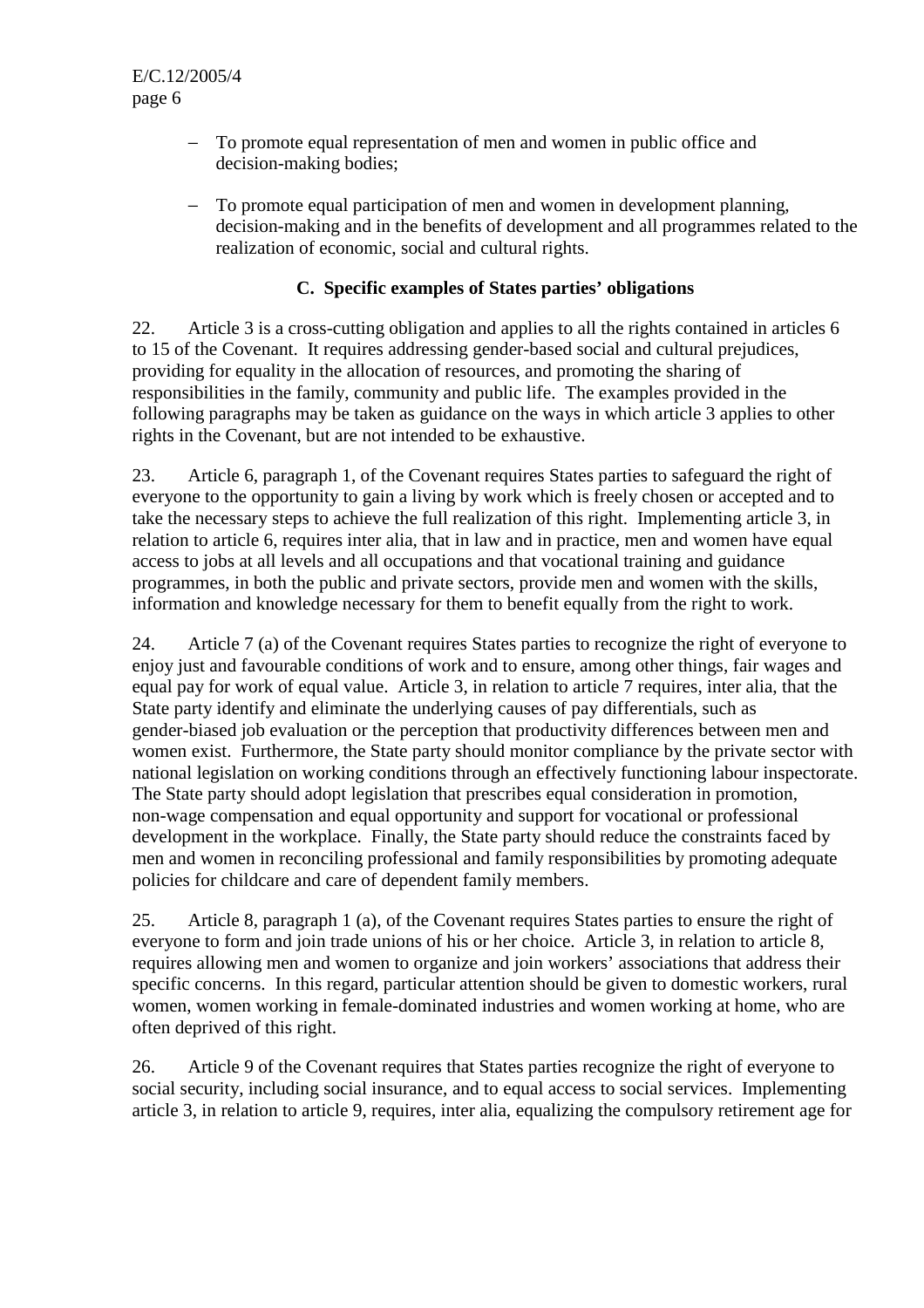both men and women; ensuring that women receive the equal benefit of public and private pension schemes; and guaranteeing adequate maternity leave for women, paternity leave for men, and parental leave for both men and women.

27. Article 10, paragraph 1, of the Covenant requires that States parties recognize that the widest possible protection and assistance should be accorded to the family, and that marriage must be entered into with the free consent of the intending spouses. Implementing article 3, in relation to article 10, requires States parties, inter alia, to provide victims of domestic violence, who are primarily female, with access to safe housing, remedies and redress for physical, mental and emotional damage; to ensure that men and women have an equal right to choose if, whom and when to marry - in particular, the legal age of marriage for men and women should be the same, and boys and girls should be protected equally from practices that promote child marriage, marriage by proxy, or coercion; and to ensure that women have equal rights to marital property and inheritance upon their husband's death. Gender-based violence is a form of discrimination that inhibits the ability to enjoy rights and freedoms, including economic, social and cultural rights, on a basis of equality. States parties must take appropriate measures to eliminate violence against men and women and act with due diligence to prevent, investigate, mediate, punish and redress acts of violence against them by private actors.

28. Article 11 of the Covenant requires States parties to recognize the right of everyone to an adequate standard of living for him/herself and his/her family, including adequate housing (para. 1) and adequate food (para. 2). Implementing article 3, in relation to article 11, paragraph 1, requires that women have a right to own, use or otherwise control housing, land and property on an equal basis with men, and to access necessary resources to do so. Implementing article 3, in relation to article 11, paragraph 2, also requires States parties, inter alia, to ensure that women have access to or control over means of food production, and actively to address customary practices under which women are not allowed to eat until the men are fully fed, or are only allowed less nutritious food.**<sup>12</sup>**

29. Article 12 of the Covenant requires States parties to undertake steps towards the full realization of the right of everyone to the enjoyment of the highest attainable standard of physical and mental health. The implementation of article 3, in relation to article 12, requires at a minimum the removal of legal and other obstacles that prevent men and women from accessing and benefiting from health care on a basis of equality. This includes*,* inter alia*,* addressing the ways in which gender roles affect access to determinants of health, such as water and food; the removal of legal restrictions on reproductive health provisions; the prohibition of female genital mutilation; and the provision of adequate training for health-care workers to deal with women's health issues.**<sup>13</sup>**

30. Article 13, paragraph 1, of the Covenant requires States parties to recognize the right of everyone to education and in paragraph 2 (a) stipulates that primary education shall be compulsory and available free to all. Implementing article 3, in relation to article 13, requires, inter alia, the adoption of legislation and policies to ensure the same admission criteria for boys and girls at all levels of education. States parties should ensure, in particular through information and awareness-raising campaigns, that families desist from giving preferential treatment to boys when sending their children to school, and that curricula promote equality and non-discrimination. States parties must create favourable conditions to ensure the safety of children, in particular girls, on their way to and from school.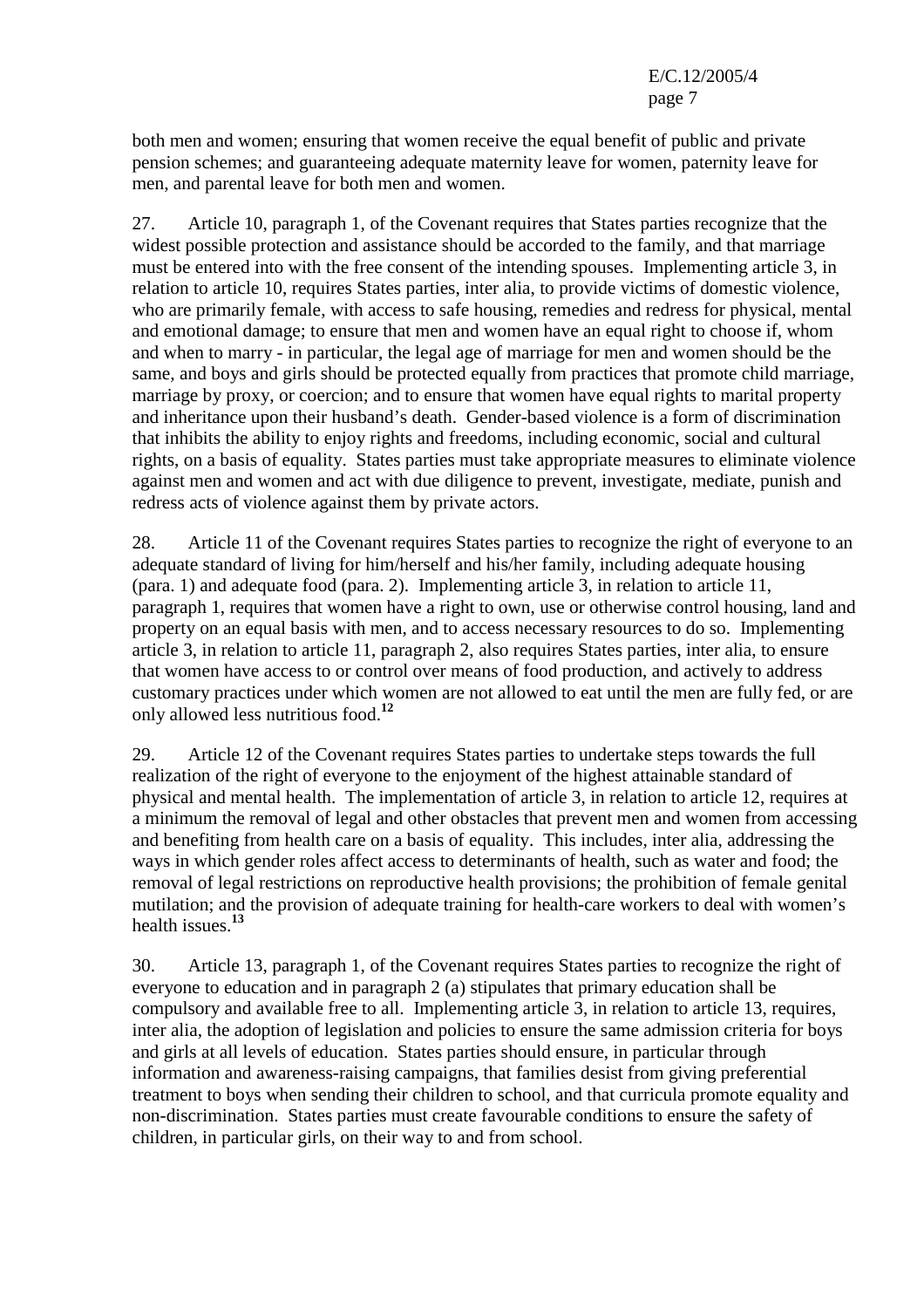31. Article 15, paragraph 1 (a) and (b), of the Covenant require States parties to recognize the right of everyone to take part in cultural life and to enjoy the benefits of scientific progress. Implementing article 3, in relation to article 15, paragraph 1 (a) and (b), requires, inter alia, overcoming institutional barriers and other obstacles, such as those based on cultural and religious traditions, which prevent women from fully participating in cultural life, science education and scientific research, and directing resources to scientific research relating to the health and economic needs of women on an equal basis with those of men.

# **III. IMPLEMENTATION AT THE NATIONAL LEVEL**

# **A. Policies and strategies**

32. The most appropriate ways and means of implementing the right under article 3 of the Covenant will vary from one State party to another. Every State party has a margin of discretion in adopting appropriate measures in complying with its primary and immediate obligation to ensure the equal right of men and women to the enjoyment of all their economic, social and cultural rights. Among other things, States parties must, integrate into national plans of action for human rights appropriate strategies to ensure the equal right of men and women to the enjoyment of economic, social and cultural rights.

33. These strategies should be based on the systematic identification of policies, programmes and activities relevant to the situation and context within the State, as derived from the normative content of article 3 of the Covenant and spelled out in relation to the levels and nature of States parties' obligations referred to in paragraphs 16 to 21 above. The strategies should give particular attention to the elimination of discrimination in the enjoyment of economic, social and cultural rights.

34. States parties should periodically review existing legislation, policies, strategies and programmes in relation to economic, social and cultural rights, and adopt any necessary changes to ensure that they are consonant with their obligations under article 3 of the Covenant.

35. The adoption of temporary special measures may be necessary to accelerate the equal enjoyment by women of all economic, social and cultural rights and to improve the de facto position of women.**<sup>14</sup>** Temporary special measures should be distinguished from permanent policies and strategies undertaken to achieve equality of men and women.

36. States parties are encouraged to adopt temporary special measures to accelerate the achievement of equality between men and women in the enjoyment of the rights under the Covenant. Such measures are not to be considered discriminatory in themselves as they are grounded in the State's obligation to eliminate disadvantage caused by past and current discriminatory laws, traditions and practices. The nature, duration and application of such measures should be designed with reference to the specific issue and context, and should be adjusted as circumstances require. The results of such measures should be monitored with a view to being discontinued when the objectives for which they are undertaken have been achieved.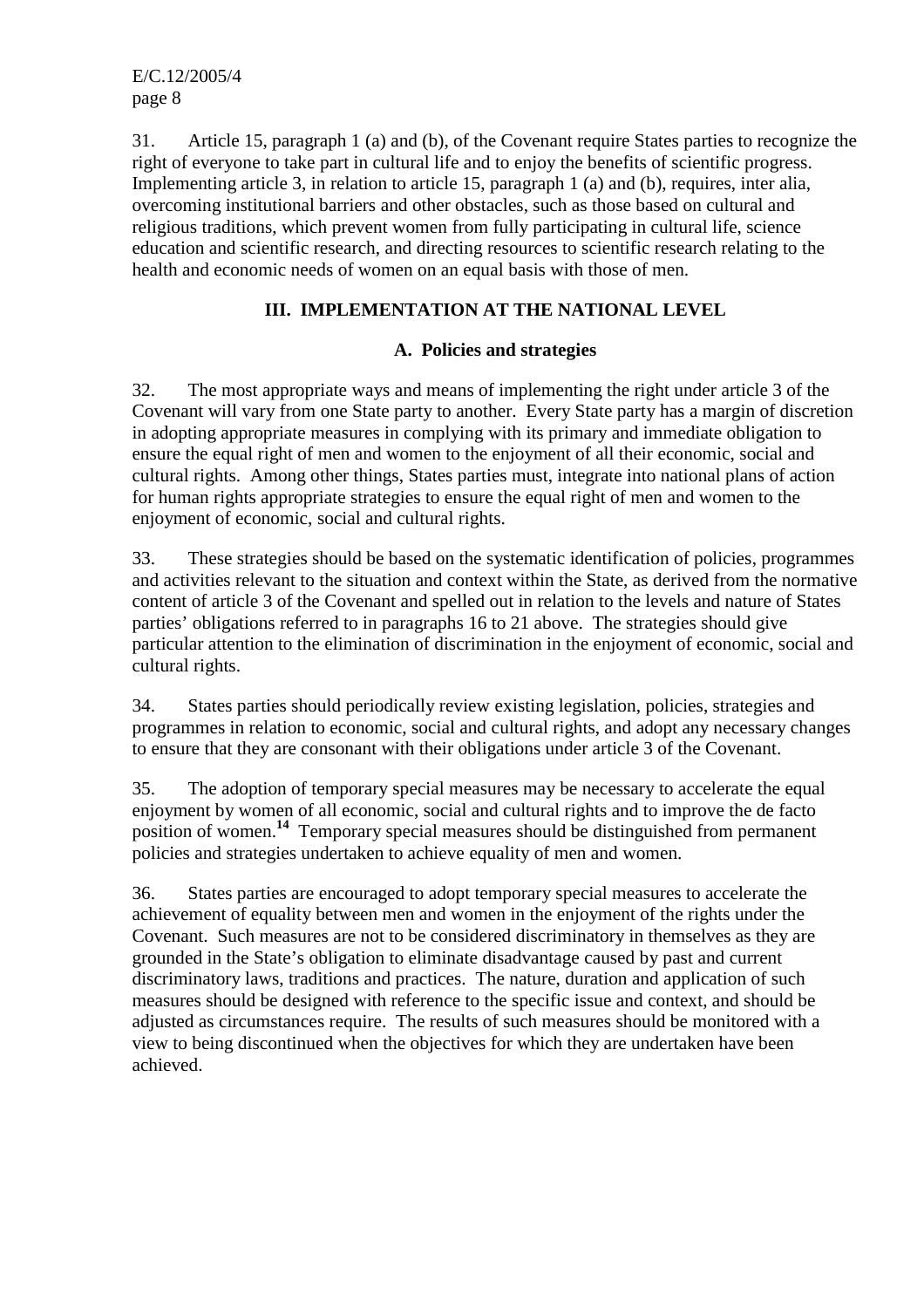37. The right of individuals and groups of individuals to participate in decision-making processes that may affect their development must be an integral component of any policy, programme or activity developed to discharge governmental obligations under article 3 of the Covenant.

#### **B. Remedies and accountability**

38. National policies and strategies should provide for the establishment of effective mechanisms and institutions where they do not exist, including administrative authorities, ombudsmen and other national human rights institutions, courts and tribunals. These institutions should investigate and address alleged violations relating to article 3 and provide remedies for such violations. States parties, for their part, should ensure that such remedies are effectively implemented.

#### **C. Indicators and benchmarks**

39. National policies and strategies should identify appropriate indicators and benchmarks on the right to equal enjoyment by men and women of economic, social and cultural rights in order to effectively monitor the implementation by the State party of its obligations under the Covenant in this regard. Disaggregated statistics, provided within specific time frames, are necessary to measure the progressive realization of economic, social and cultural rights by men and women, where appropriate.

#### **IV. VIOLATIONS**

40. States parties must fulfil their immediate and primary obligation to ensure the equal right of men and women to the enjoyment of economic, social and cultural rights.

41. The principle of equality between men and women is fundamental to the enjoyment of each of the specific rights enumerated in the Covenant. Failure to ensure formal and substantive equality in the enjoyment of any of these rights constitutes a violation of that right. Elimination of de jure as well as de facto discrimination is required for the equal enjoyment of economic, social and cultural rights. Failure to adopt, implement and monitor effects of laws, policies and programmes to eliminate de jure and de facto discrimination with respect to each of the rights enumerated in articles 6 to 15 of the Covenant constitutes a violation of those rights.

42. Violations of the rights contained in the Covenant can occur through the direct action of, failure to act or omission by States parties, or through their institutions or agencies at the national and local levels. The adoption and undertaking of any retrogressive measures that affect the equal right of men and women to the enjoyment of the all the rights set forth in the Covenant constitutes a violation of article 3.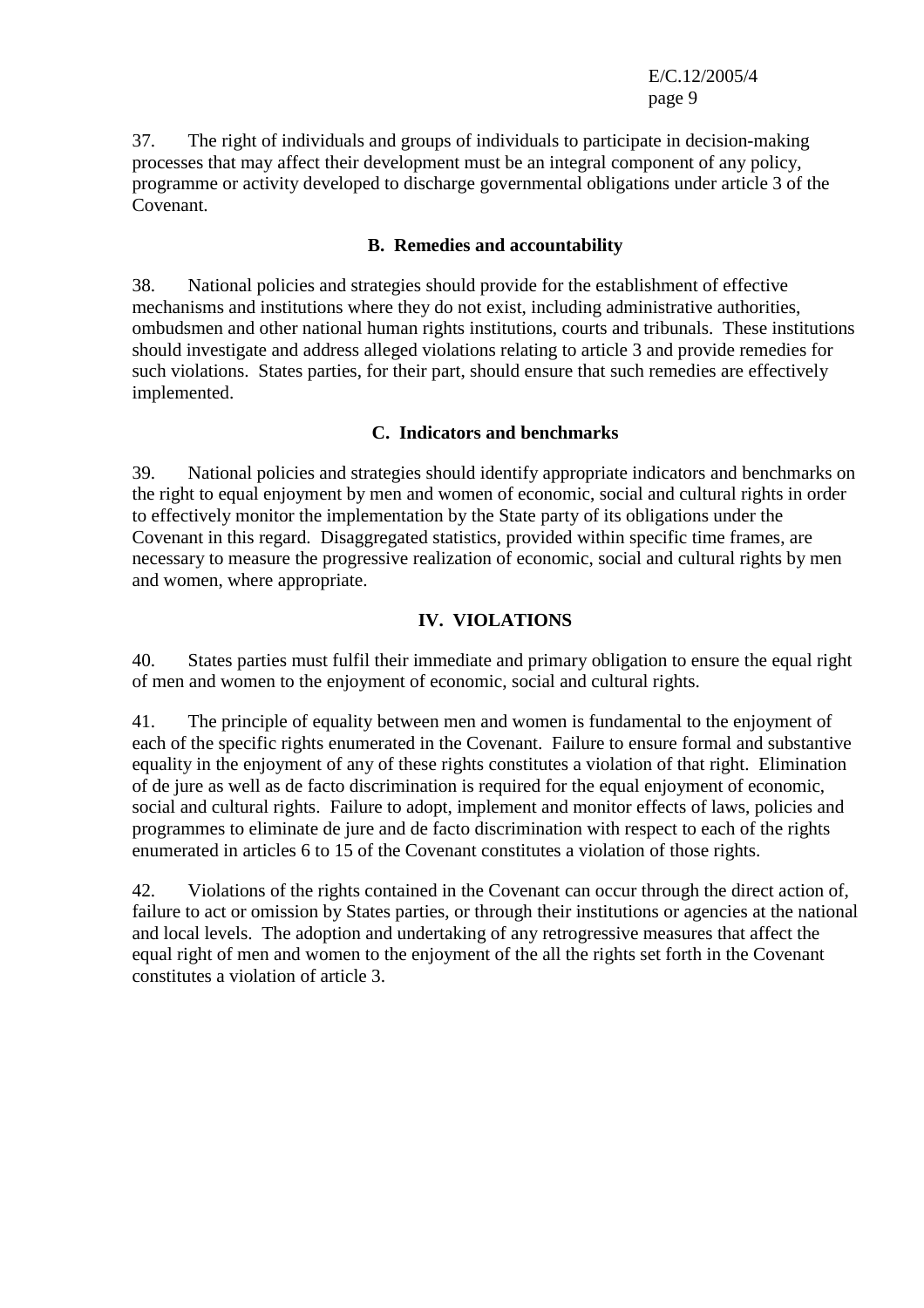#### **Notes**

<sup>1</sup> Draft International Covenants on Human Rights Report of the Third Committee. A/53/65 (17 December 1962), para. 85.

<sup>2</sup> Committee on Economic, Social and Cultural Rights (hereinafter CESCR), general comment No. 4 (1991): The right to adequate housing (article 11, paragraph 1 of the Covenant) para. 6; general comment No. 7 (1997): The right to adequate housing (article 11, paragraph 1 of the Covenant): Forced evictions, para. 10.

<sup>3</sup> CESCR, general comment No. 12 (1999): The right to adequate food (article 11 of the Covenant), para. 26.

**4** CESCR, general comment No. 11 (1999): Plans for primary education (article 14 of the Covenant), para. 3; general comment No. 13 (1999): The right to education (article 13 of the Covenant), paras. 6 (b), 31 and 32.

<sup>5</sup> CESCR, general comment No. 14 (2000): The right to the highest attainable standard of health (article 12 of the Covenant), paras. 18-22.

**6** CESCR, general comment No. 15 (2000): The right to water (articles 11 and 12 of the Covenant), paras. 13 and 14.

<sup>7</sup> Cf. Committee on the Elimination of Racial Discrimination, general comment XXV (2000): Gender-related dimensions of racial discrimination.

<sup>8</sup> As defined in article 1 of the Convention on the Elimination of All Forms of Discrimination against Women.

<sup>9</sup> However, there is one exception to this general principle: reasons specific to an individual male candidate may tilt the balance in his favour, which is to be assessed objectively, taking into account all criteria pertaining to the individual candidates. This is a requirement of the principle of proportionality.

**<sup>10</sup>** CESCR, general comment No. 3 (1990): The nature of States parties obligations (art. 2, para. 2).

**<sup>11</sup>** According to CESCR general comment Nos. 12 and 13, the obligation to fulfil incorporates an obligation to facilitate and an obligation to provide. In the present general comment, the obligation to fulfil also incorporates an obligation to promote the elimination of all forms of discrimination against women.